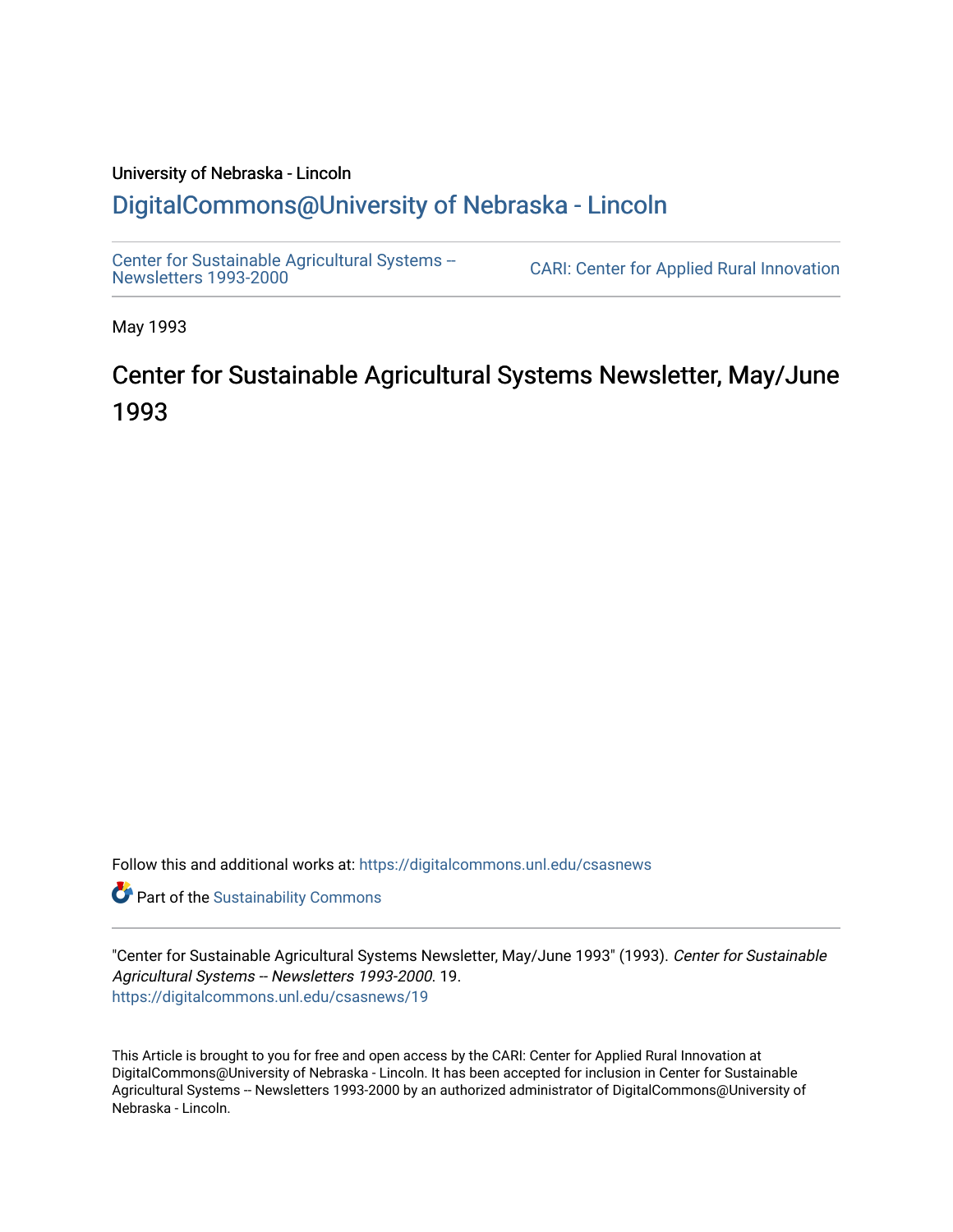# **May-June 1993 CSAS Newsletter**

The University of Nebraska-Lincoln Center for Sustainable Agricultural Systems is an interdisciplinary center formed in 1991 for the purpose of bringing together people and resources to promote an agriculture that is efficient, competitive, profitable, environmentally and socially sustainable for the indefinite future. This electronic version of the Center's bimonthly newsletter is published 10-14 days before those on our mailing list receive their hard copy. At this time there is no charge for being on our newsletter mailing list. To be added to the list, or for questions or comments, contact the newsletter editor, Pam Murray, Administrative Coordinator, Center for Sustainable Agricultural Systems, 221 Keim Hall, University of Nebraska-Lincoln, Lincoln, NE 68583-0949, phone - (402) 472-2056, fax - (402) 472-7904, email - CSAS001@UNLVM.EDU.

#### **CONTENTS:**

 Sustainable Ag Tour ERS Sustainable Ag Initiative Highlights from "Farm Bill" Seminar Series Rural Policy Symposium Proceedings SARE Grant Programs SARE Funding - Chapters 2 & 3 Sustainable Agriculture Directory of Expertise Integrated Farm Projects - ARDC Study of Farm Family Health Conference on Science and Sustainability Did You Know?

#### **SUSTAINABLE AG TOUR**

The 13th annual Sustainable Agriculture Tour will be held in south central Nebraska on August 5, 1993. The tour begins at the South Central Research and Extension Center (SCREC) near Clay Center, and includes visits to Oak Creek Farms (Edgar), Loschen Farm (Hildreth), Starr Farms (Hastings) and The Grain Place (Marquette). Among other things participants will see white corn and waxy corn for the specialty markets, confectionary and oil type sunflowers, mungbeans, cotton, production and application of compost, seed soybeans, commercial marketing of blue and white corn including corn chips, sunflowers, beefaloes, organic crop production and a world-class processing and marketing operation that now markets across the U.S. and elsewhere. Participants may join the tour from Clay Center or Lincoln. The bus will leave Lincoln from the Nebraska Center (33rd & Holdrege) at 6:30 a.m. and arrive at the SCREC by 8:15. Deadline for receipt of the \$25 registration fee is July 26. The tour is co-sponsored by the CSAS and the Nebraska Sustainable Agriculture Society. Contact the CSAS for more information.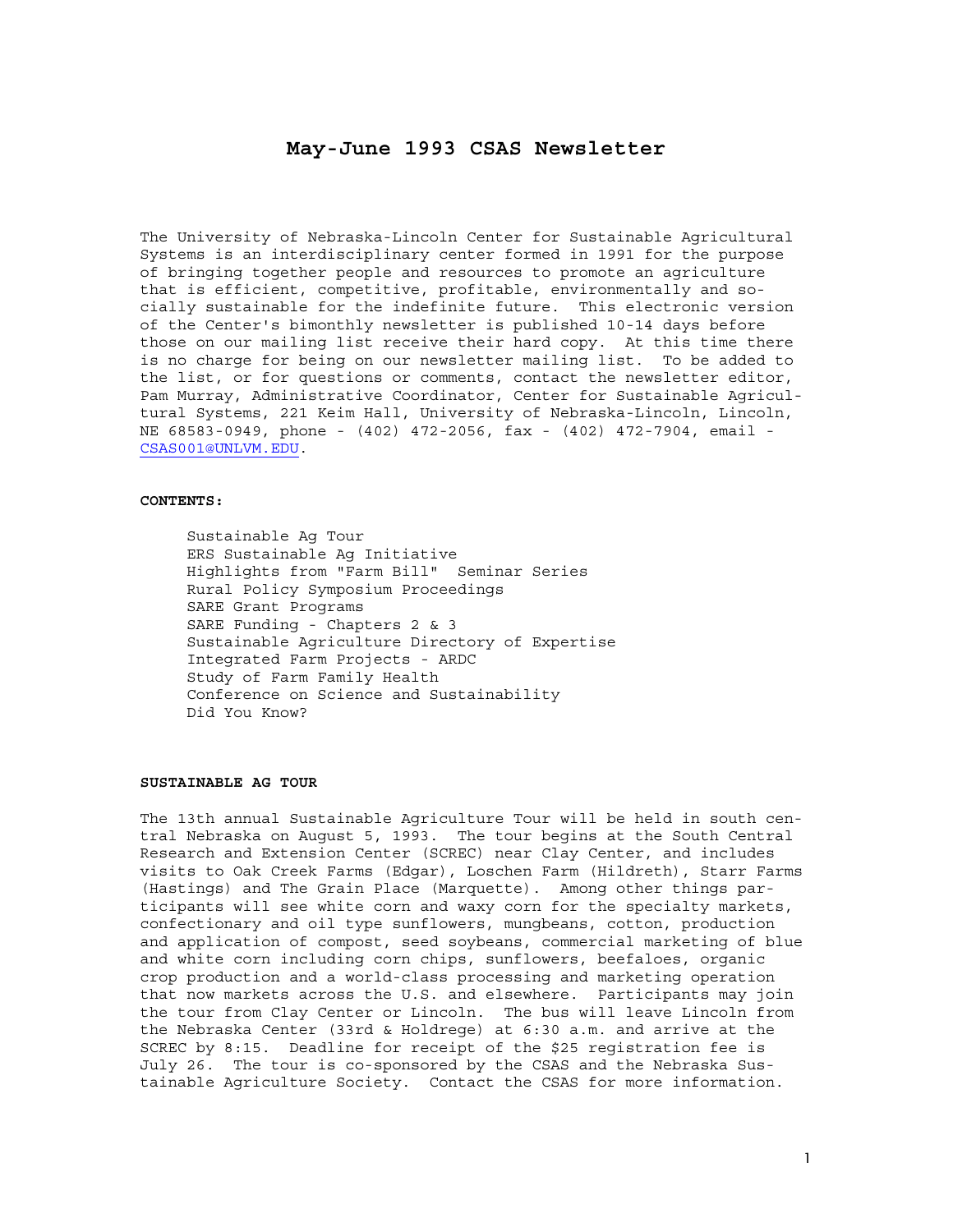# **ERS SUSTAINABLE AG INITIATIVE**

The following report was submitted to SANET (an electronic mail group on sustainable agriculture) by Gabriel Hegyes with the National Agricultural Library on May 6. The report is an update on sustainable agriculture research provided by the Research and Technology Division (RTD) of the Economic Research Service, USDA. RTD's research program has emphasized long-term concerns about resource use and changes in environmental quality. The new research program on sustainable agriculture will reinforce this orientation. Indeed, the raison d'tre of sustainable agriculture is the belief that conventional agricultural production systems may not be sustained in the long term because of their consequences for environmental quality and because of their inability to achieve an equitable intergenerational allocation of resources.

RTD's New Section. The focus of work within the new Sustainable Production Systems Section will be to examine the economic tradeoffs associated with the adoption of sustainable agricultural systems, defined as systems of production which:

- reduce environmental damage in general and agrichemical use in particular,
- consider other intergenerational allocations of resources, and
- maintain economic viability of farming and farm communities.

The Section's research program will include examination of agricultural and trade policies and programs that are seen to affect sustainable production systems and, by implication, the structure of the food-agricultural sector. Research will seek to determine the interactions between the current structure of production systems and supporting agricultural services as they relate to sustainability in the U.S. Environmental and intergenerational resource allocation effects of sustainable systems will also be evaluated.

What About Intergenerational Equity? Sustainable agriculture research looks beyond conventional economic models that view sustainability as an "externalities" problem to focus on the underlying issue of intergenerational equity. An efficient path of resource depletion, given the existing intergenerational distribution of rights to those resources, is optimal only with respect to that existing distribution. Hence it may not be sustainable. Similarly, advocates of sustainable agriculture argue that the current system of farming is guilty of disregard for the interests of future generations. This suggests a need to address equity considerations in economic analyses of sustainability.

A database is being developed to produce a profile of sustainable production systems that describes sustainable farms and producers' perceptions of the benefits and costs of sustainable production systems. To accomplish this objective, we are beginning with a review of existing data sources, including results compiled from surveys conducted by the American Farmland Trust, Rodale Institute, and American Farm Bureau Federation. The Section also will explore opportunities for collaborating on existing surveys that target sustainable farm operations. Another option is to design an independent national survey of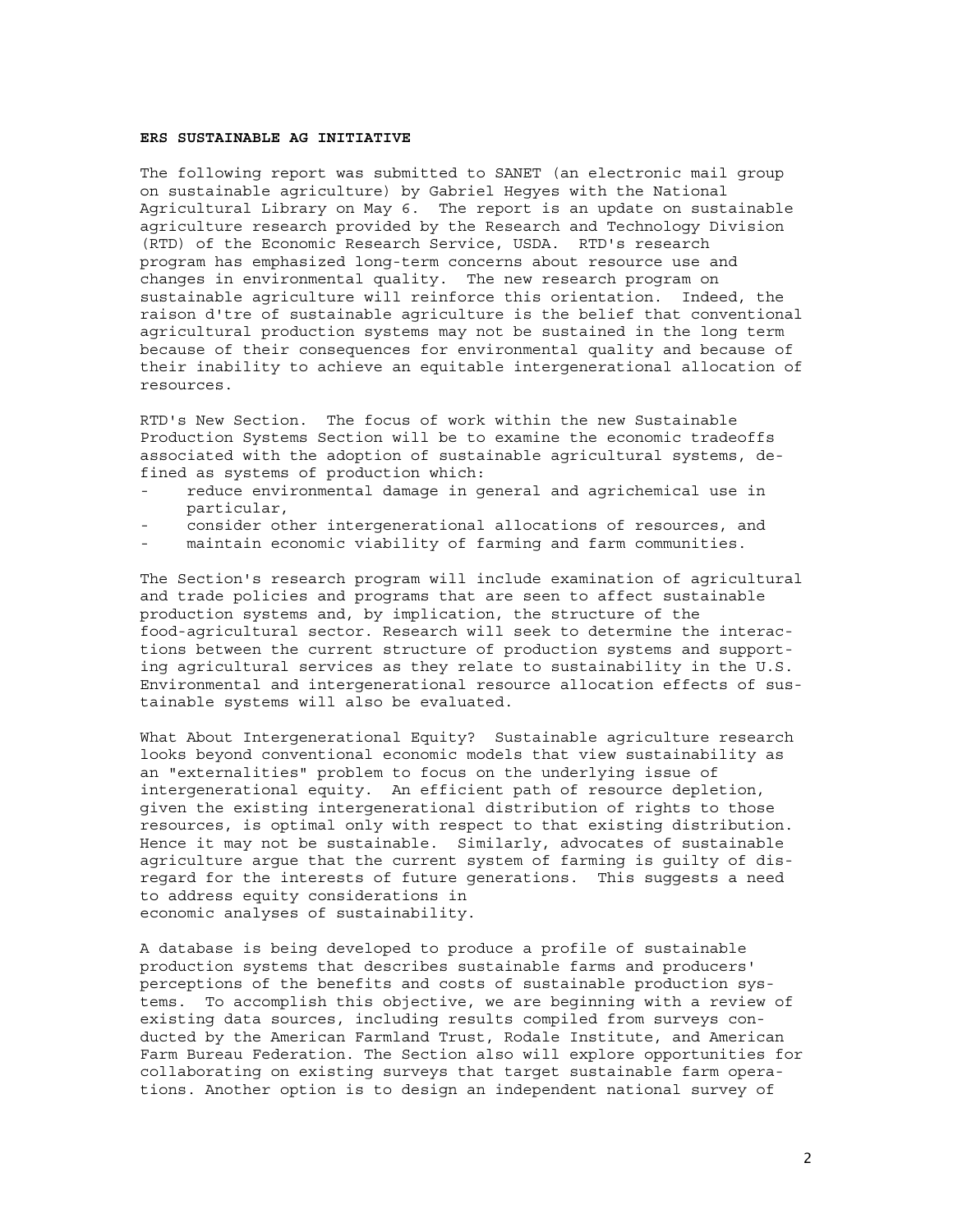alternative agriculture which would provide data to support future research.

A project to analyze the economics of adopting sustainable production practices has been initiated. These studies are (1) developing a national accounting system of plant nutrients, (2) an economic and environmental assessment of the adoption of nitrogen inhibitors, and (3) estimating costs to producers of reducing agrichemical use in vegetable production.

In addition to RTD's research effort, staff have initiated jointly with the Commodity Economics Division (CED) a Sustainable Agriculture Seminar Series which has been quite successful, featuring speakers from universities, independent institutes, and from within ERS. RTD and CED staff collaborated on a Symposium on Measuring Sustainability at the AAEA meetings with inputs from economists, sociologists, and agricultural scientists. RTD and CED are also collaborating on an ongoing basis in Agriculture in Concert with the Environment (ACE), EPA-CSRS funded cooperative research projects on sustainability.

#### **HIGHLIGHTS FROM "FARM BILL" SEMINAR SERIES**

The four-part seminar series titled "Designing the 1995 Farm Bill: Implications for Nebraska" concluded March 31. Single copies of the 70-page document containing the transcripts are available at no charge to those within Nebraska. Those outside of Nebraska may purchase a copy for \$10. We will send a copy of the executive summary to anyone at no charge. Contact the CSAS, sponsor of the series, for more information. The following are highlights from the executive summary written by series moderator, Dr. A.L. (Roy) Frederick, Professor and Extension Economist Public Policy in the UNL Department of Agricultural Economics.

Both presenters and participants in the seminars considered trade-offs that might occur. The consensus was that traditional farm price and income support provisions may be the first target of cuts. No one suggested, however, that price and income supports might be eliminated.

Everyone agreed that preserving natural resources was a high national priority. Such an emphasis began in the 1985 farm bill and was strengthened in the 1990 legislation. But budget concerns still dominate. Of particular concern, ten-year contracts under the Conservation Reserve Program (CRP), which has taken more than 35 million acres of mostly highly erodible land out of production, begin to expire in fiscal year 1996. Almost certainly, the federal government will not be willing to pay an equivalent annual "rental" fee on such land in the future, although most participants agreed that it would be in the national interest to keep much of this land out of crop production.

Questions were raised about the Wetlands Reserve Program, conservation compliance and other conservation-related measures. In the case of conservation compliance, some wondered whether price and income supports might be allowed to drift so low that farmers would leave the program, thereby effectively cancelling the government's ability to require conservation plans on highly erodible lands.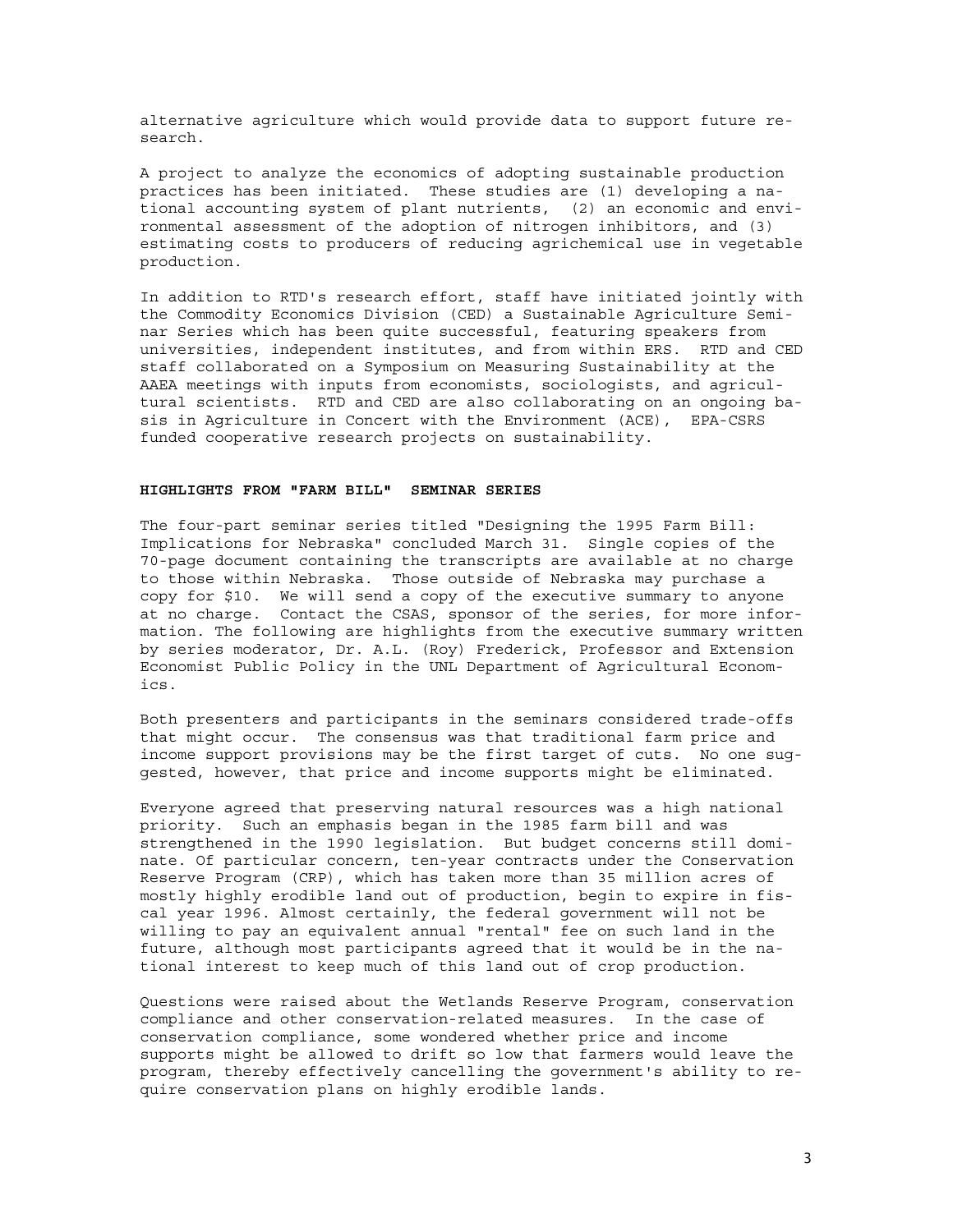Everyone recognized that farm bills are the product of the political process, and with farm families now accounting for only about two percent of the population, it will continue to be necessary to form coalitions with other groups to pass acceptable farm bills. Food stamps and other food assistance programs provide considerable political grease to assure that farm bills receive appropriate attention. Equally significant, those with close ties to production agriculture also affirmed the importance of human resource provisions in farm bills on ethical grounds.

#### **Natural Resources and the Environment**

Bob Warrick, chair of the Sierra Club agriculture committee, challenged seminar participants early on with this statement: ".... the way commodity programs are structured is probably one of the most singularly destructive things to the natural environment that we have in rural Nebraska." He said the government encourages the same crops to be planted year after year, whereas diversity (crop rotation) should be the goal.

Jim Barr, an agricultural producer and agricultural and natural resources coordinator for Congressman Doug Bereuter, while not directly supporting Warrick's observation, said that perhaps commodity price and income support programs should focus more on good stewardship and less on production reduction.

Biodiversity is likely to be addressed in the next farm bill, according to Gary Hergenrader, head of the Department of Forestry, Fisheries and Wildlife at UNL. It already receives attention in the Endangered Species Act, but coordination would be enhanced by including it in the farm bill as well.

Terry Kubicek, deputy director, Natural Resources Commission, said there will be a limitation on how much government can demand in the way of conservation practices, e.g., terraces and waterways, without government cost-sharing at the federal, state and local levels. At the same time, Kubicek speculated that the pesticide record-keeping mandated by the 1990 farm bill may only be the tip of iceberg; in the future, environmentalists will insist that a record of fertilizer and irrigation practices be kept as well.

#### **Animal Production Systems**

Steven Waller, a UNL faculty member and regional coordinator of USDA's Sustainable Agriculture Research and Education program, emphasized that the 12 states of the North Central Region have been aggressive about integrating animal agriculture into sustainable agriculture research programs, mostly through forages and livestock grazing. However, in a policy context, many people do not yet appreciate the value of livestock in sustainable systems.

UNL agricultural economist Maurice Baker focused his remarks on the one million acres of Nebraska land that could come back into crop production if the CRP is not continued. The relative prices of crops and feeder cattle would be important determinants of how much came back into crop production, as would the cost of meeting conservation compliance standards for crop production on highly erodible land. However,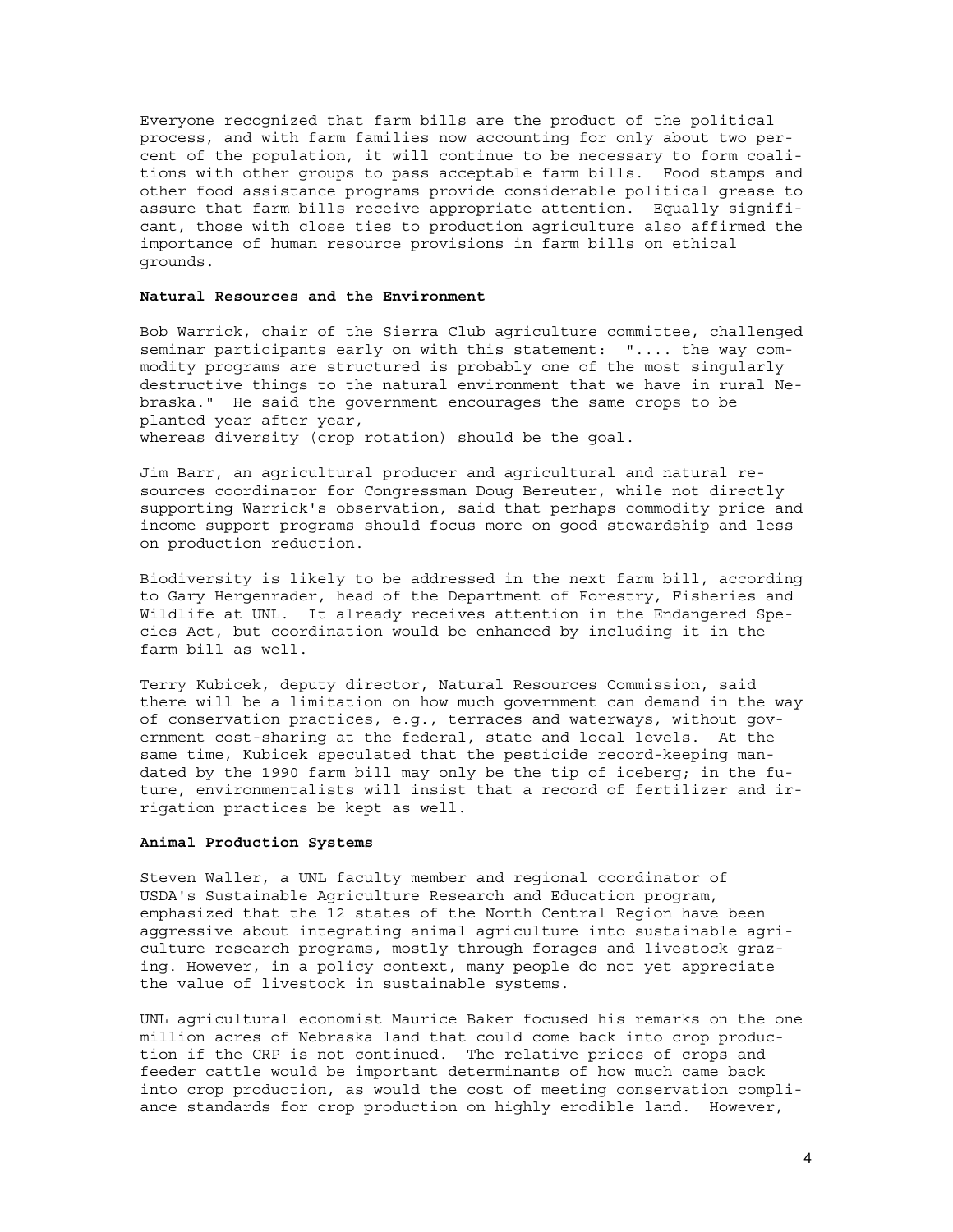Baker also posed this thought-provoking question: How many producers would feel comfortable with a livestock enterprise if they have not had one for several years?

Elton Aberle, head of the Department of Animal Science at UNL, observed that those in the poultry and swine industries as well as commercial feedlots have yet to address how their animals will fit into sustainable systems. However, there has been progress with ruminant animals that forage. Aberle believes it will be very difficult to generate the level of cash flow out of CRP land with a livestock grazing or haying operation that could be obtained from grain production.

 State Senator Roger Wehrbein, who also farms and raises livestock, commented that if too much CRP land is used for cattle grazing, it could eventually reduce beef prices. Beyond that, in keeping with some of the economic and social aspects of sustainable agricultural systems, Senator Wehrbein questioned whether moderate-size producers will have difficulty finding open, competitive markets in the future. Perhaps, he said, the next farm bill should offer some sort of marketing agreements for those whose operations are not large enough to contract directly with handlers/processors.

#### Crop Production Systems

Randy Cruse, farmer and president of the National Corn Growers Association, also expects the 1995 farm bill to be more budget-driven than ever before. He asked participants whether a means test for program benefits might be acceptable. Another possibility, he said, is for program benefits to be decoupled from current production, perhaps with payments being made on a flat per acre basis.

Concern about the economic importance of pesticides prompted Earle Raun, president of PMC Pest Management Company, to advocate that some pesticides be made available in the future on a prescription basis.

Richard Clark, UNL agricultural economist, provided an overview of recent economic trends in Nebraska agriculture and linked those trends to government programs and regulations. He said we are facing tradeoffs between short-run economics and long-run environmental viability of agriculture.

A pitch for alternative crops was the primary message of Robert Raun, farmer and former director of the Nebraska Department of Agriculture.

#### **Human Resources and Rural Communities**

Chuck Hassebrook, Center for Rural Affairs, expressed disappointment that all of the "people purposes" of the 1990 legislation had not been fully implemented. Sustainable agriculture research and extension are notable examples.

Based on his many years of professional work in the area of soil and water conservation, Tony Vrana said that to provide for sustainability in agriculture, we should tax those things which in the long run we want less of and subsidize other things we want more of.

Don Macke, director of the Nebraska Rural Development Commission,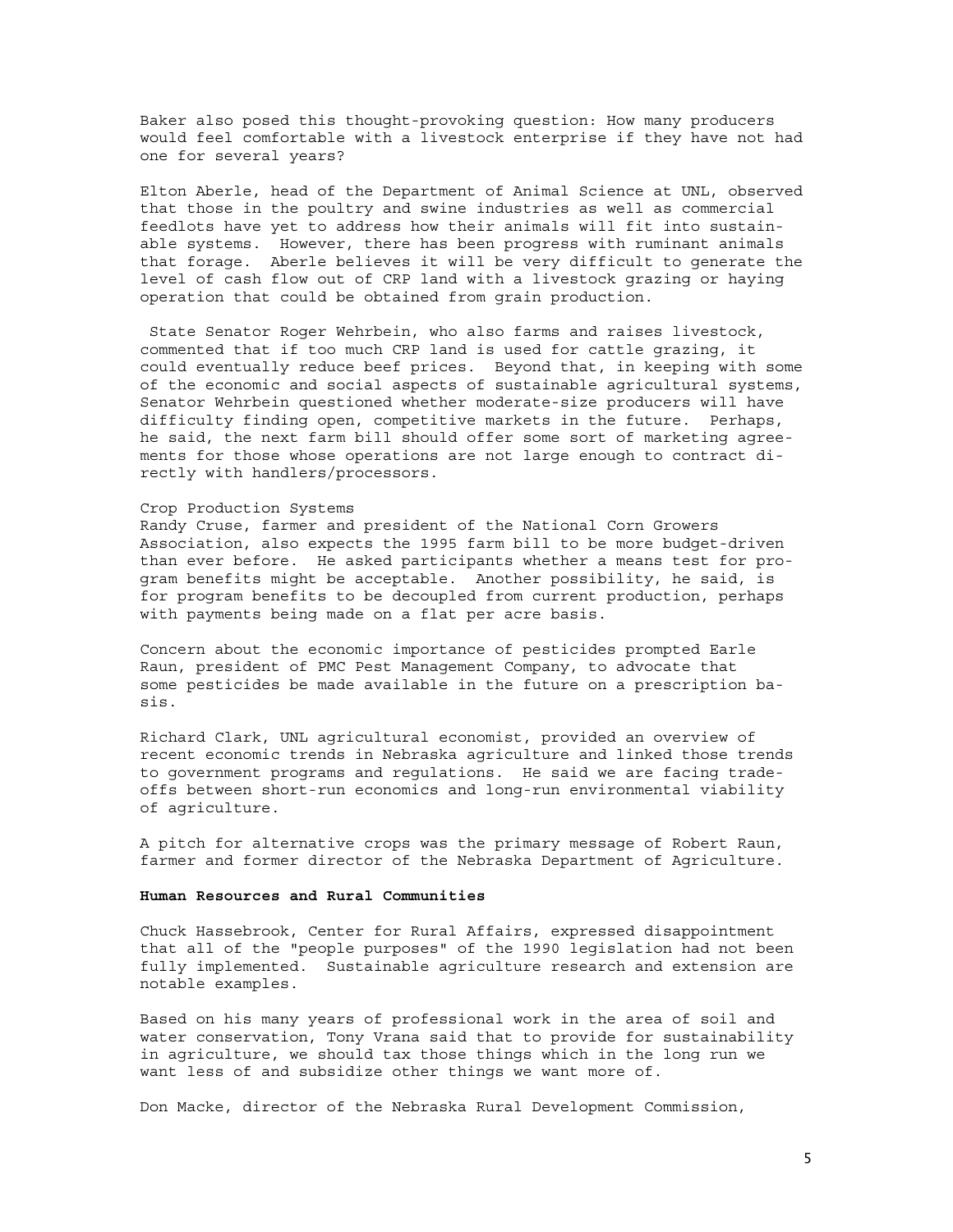shared two of his frustrations: (1) rural development needs and opportunities vary widely across the country and, therefore, federal initiatives must have more flexibility; and (2) overlap occurs among public agencies trying to do rural development work in Nebraska. For example, there are no less than six federal agencies with rural development initiatives in Nebraska.

Maxine Moul, Lieutenant Governor and chair of the Nebraska Rural Development Commission, echoed the "one size fits all" problem with federal programs. Even unemployment statistics mean something far different in Nebraska than on either coast. As delivery problems for rural development programs are addressed, she also would like to see more federal attention given to infrastructure, housing and microenterprise needs of rural communities.

Food assistance programs, including food stamps, account for a far larger share of the total cost of farm bills than is generally assumed, according to Roy Frederick, Extension public policy specialist at UNL. Commodity distribution programs at one time were nothing more than a way of disposing of excess government stocks; now, the primary purpose of these programs is to meet the nutritional needs of people. Speakers involved in administering food assistance programs expressed frustration with a federal bureaucracy that causes both government workers and assistance recipients to deal with multiple agencies with varying rules. Whether all welfare programs should be placed under a single agency at the federal level is a question that is currently being considered by a national welfare simplification committee. Some seminar participants worried more about efficiency than the political desirability of keeping most food assistance programs in USDA. Participants also learned about the role of churches and community-based agencies in providing food.

# **RURAL POLICY SYMPOSIUM PROCEEDINGS**

On March 4, 1993 the UNL Institute of Agriculture and Natural Resources (IANR) hosted the rural policy symposium, "Implications of the New Research and Extension Dimensions of the 1990 Farm Bill." Among the presenters were: Duane Acker, immediate past Assistant Secretary for Science and Education, USDA; Terry Nipp, president of Aesop Enterprises (Washington, DC); Kathleen Merrigan, senior staff member of the U.S. Senate agriculture committee from 1987 to 1992; Chuck Hassebrook with the Center for Rural Affairs; and Chuck Schroeder, Nebraska representative to the Council for Agricultural Research, Extension and Teaching. Participants had the opportunity to ask questions of the speaker panel. The proceedings document from this symposium will be available in late June. IANR employees should contact John Allen (402- 472-8012) for a copy of either the proceedings or the taped presentations. Others should contact the Rural Policy Research Institute, 131 Mumford Hall, University of Missouri, Columbia, MO 65211, 314-882-0316.

# **SARE GRANT PROGRAMS**

The producer grant program is again being offered by the North Central Region Sustainable Agriculture Research and Education (SARE) Program.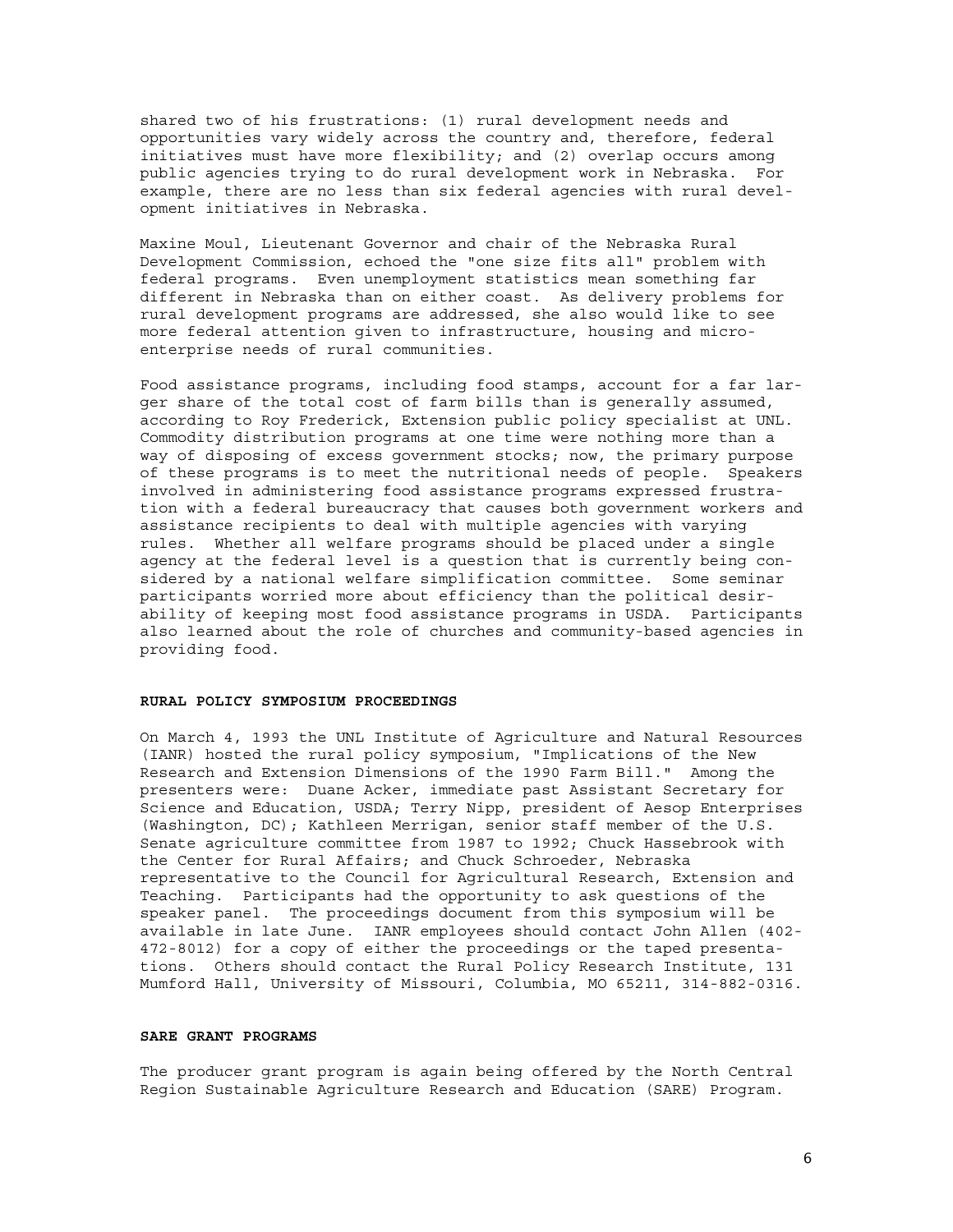Grants up to \$5,000 are awarded on a competitive basis to help producers overcome specific problems in converting to sustainable practices. Last year Nebraska producers received three of the 25 grants in the 12 state region. While producers need to lead and manage the projects, agents or specialists may be cooperators. The application deadline is July 15. For application forms or information, contact the SARE office, 207 Ag Hall, University of Nebraska-Lincoln, 68583-0701, 402-472- 7081. Also, watch for this year's call for preproposals for SARE research and education grants the first week in July. If you would like to discuss the possibility of submitting a proposal for an interdisciplinary project through the Center for Sustainable Agricultural Systems, contact Chuck Francis, CSAS Director,

### **SARE FUNDING - CHAPTERS 2 & 3**

at 402-472-1581.

Discussions during a May 5 conference call sponsored by USDA's Sustainable Agriculture Initiative Team centered on sections of the 1990 farm bill relating to funding sustainable agriculture activities. The following summary of the conference, was made available electronically by Jill Auburn with the Sustainable Agriculture Research and Education Program (SAREP) at the University of California-Davis.

Jim Bushnell, the leader of the team from the Extension Service, described the \$3 million earmarked for new sustainable agriculture activities in the President's budget for the USDA. Both Bushnell and Ferd Hoefner, Washington representative for a coalition of sustainable agriculture nonprofit organizations, expressed hope that the final figure might be even higher. The funds are expected to be used for Chapters 2 (Integrated Management Systems) and/or 3 (Education & Training) of the sustainable agriculture section of the 1990 farm bill, each of which is authorized for up to \$20 million in funding but has received no funding to date.

George Bird, Cooperative State Research Service director of the national Sustainable Agriculture Research and Education (SARE) program (Chapter 1 of the same farm bill), reported that the \$6.725 million that the program currently receives leverages approximately \$15 million more in matching funds from grant recipients. The National Sustainable Agriculture Advisory Council (NSAAC), appointed to advise the USDA on sustainable agriculture, holds its first meeting June 9-11 in Omaha, Nebraska. Administrative changes in the program include a change in the host institution for the Southern region SARE program from Louisiana State University to a new (as yet unannounced) site, and the appointment of a new director as Bird returns to his nematology position at Michigan State University in September. Despite the end of his two-year term as director, Bird will maintain his involvement in sustainable agriculture with CSRS at a 20% appointment. Of particular interest is the review of "sustainable agriculture relevancy" of research beyond the SARE program (e.g. research conducted by the Agricultural Research Service; research funded by the National Research Initiative), stimulated by Senator Daschle's hearings last September.

Jim Bushnell reported on the draft guidelines being developed for the administration of Chapters 2 and 3, if they are funded. Chapter 3 includes regional training centers for training extension workers and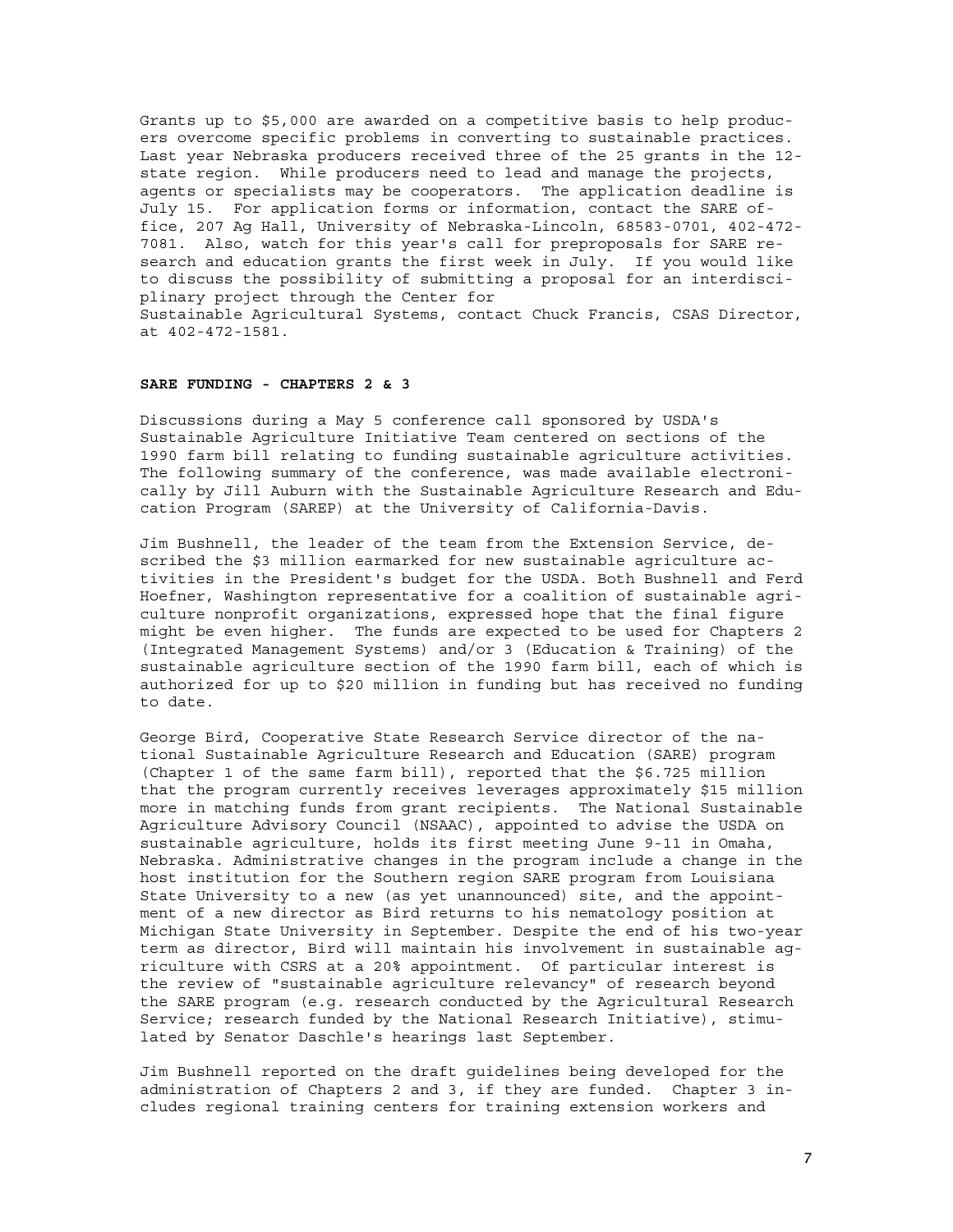other agricultural professionals, competitive grants for educational programs, and technical guides and handbooks. The training center funds would not be for "mortar and bricks," he emphasized, but would involve faculty from universities and nonprofit organizations throughout each region. Farmers and ranchers would be involved as teachers, and their farms might be satellite centers for the training. The ad hoc group developing the guidelines will be seeking broad input over the coming months.

While most of the several dozen participants in the May call were from universities, the quarterly conference calls are open to any and all participants on a first-come, first-serve basis (40 lines available). The dates and telephone number to call, along with other timely information and dialogue about sustainable agriculture, are shared through the computer electronic mail group "sanet-mg," accessible via the Internet computer network. The e-mail group is sponsored by the national Sustainable Agriculture Network (SAN) chaired by UC SAREP's Jill Auburn, and staffed by Gabriel Hegyes at the National Agricultural Library. For more information about SAN, contact Hegyes at 301/504-6425 (Internet: ghegyes@nalusda.gov ).

# **SUSTAINABLE AGRICULTURE DIRECTORY OF EXPERTISE**

The CSAS has just received its copy of the above directory which lists hundreds of people and groups that can be contacted for advice on building soil health, broadening your arsenal of pest-control tools, diversifying cash flow and much more. According to the ATTRA (Appropriate Technology Transfer in Rural Areas) organization, which produced the directory in cooperation with the USDA's Sustainable Agriculture Network, it is the most thorough and comprehensive work of its type. The 300+ publication has seven indexes allowing the reader to search for information by state, individual, organization, crop/livestock enterprise, subject matter expertise, available product/service, and management service. The directory is available for \$14.95 from: Sustainable Agriculture Publications, Hills Building, Rm. 12, University of Vermont, Burlington, VT 05405.

# **INTEGRATED FARM PROJECTS – ARDC**

The CSAS is coordinating the efforts of many researchers in several departments in establishing the Integrated Farm (IF) at the Agricultural Research and Development Center near Mead. Terry Klopfenstein, Charles Francis, Jim Brandle, Gary Lesoing and Dan Duncan are providing leadership for this program. Several research projects established previously by departments are being included as part of the IF. These include crop choice and cultural practice strategies to increase productivity of rotational patterns, contour strip intercropping and rotations to reduce soil erosion and energy costs, shelterbelt ecology the roles for windbreaks and other tree plantings in livestock protection, crop production enhancement, commercial harvest on a diversified farm, and long-term integrated beef production and crop production systems.

A project initiated in 1992 was a strip intercropping rotation of corngrain sorghum-soybean, with different maturities and planting dates of each crop evaluated for their effect on crop yield. Following harvest,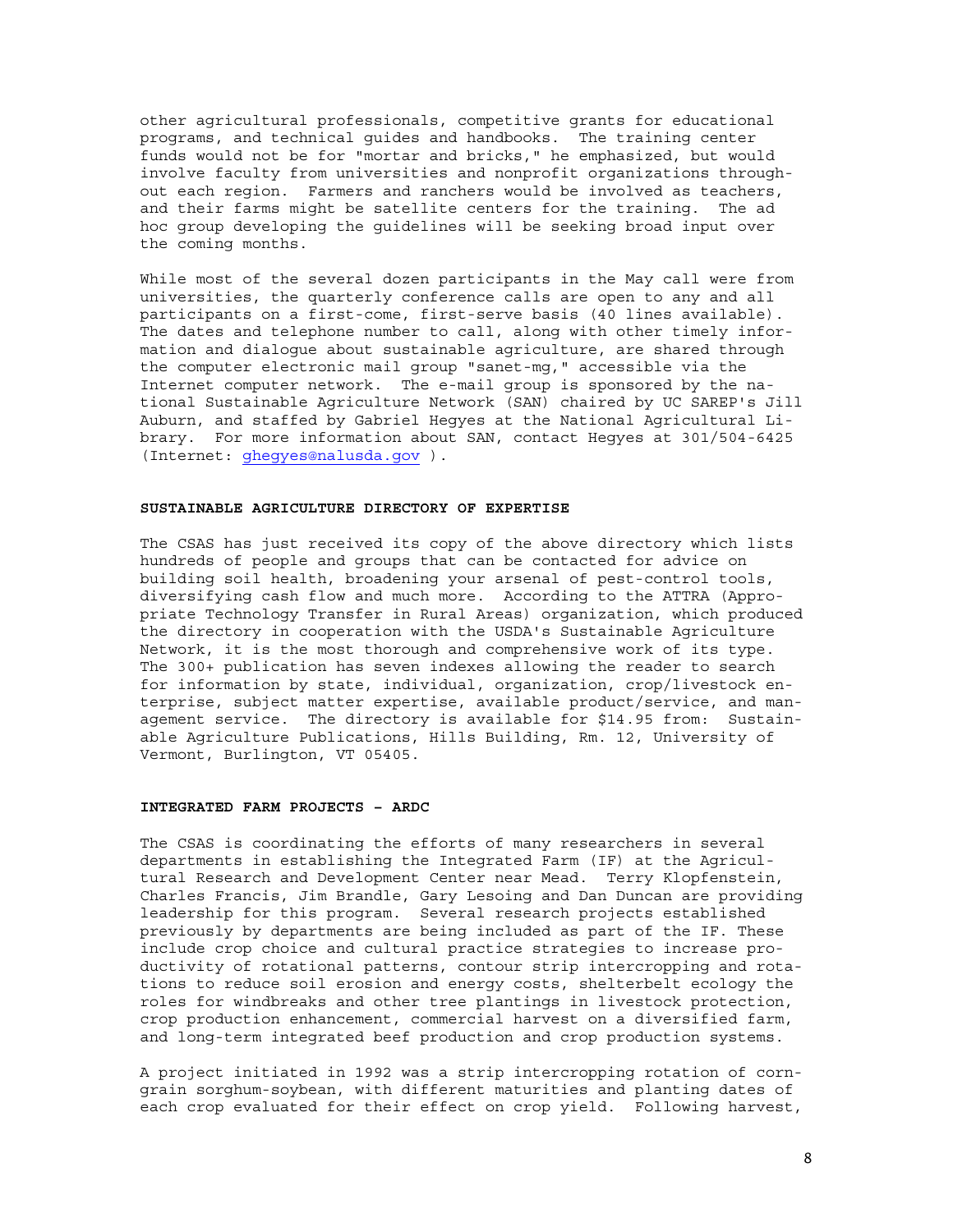calves were allowed to graze the crop residue from this experiment. Exclosures were placed in strips of each crop to measure the effect of grazing on bulk density and subsequent crop yields in 1993. An experiment conducted in cooperation with Biological Systems Engineering and the Cow/Calf Unit at the ARDC utilized two center pivot-irrigated fields. These fields will be in corn in 1993, so irrigated corn yields will be measured in grazed and ungrazed areas of the field.

A new experiment was initiated on the linear move irrigation system in 1992 to evaluate the effect of tillage system (disk-plant vs. ridgetill) on livestock and crop production. Corn stalks were grazed by calves under both tillage systems in the fall-winter of 1992. The muddy conditions early in the grazing season and the early snow cover reduced grazing days, particularly for the ridge-till system. Cattle gained .15 lb/day more on the disk-plant system compared to the ridgetill. Corn yields will be measured under both tillage systems for grazed and ungrazed areas in 1993. A six-year crop rotation of corn silage-wheat/turnips-corn grain-soybean-corn grain-grain sorghumsoybean or corn was implemented on the dryland acres of the IF. We included wheat in the rotation because it is grown on many farms in southeast Nebraska, provides diversity to the crop rotation, and is a good cash crop. Following wheat grain harvest, straw will be baled for livestock feed, and turnips will be planted to provide fall grazing for cattle. A new LISA-funded project will evaluate the effect of different strip cropping systems on erosion control. A wheat/soybean relay and double cropping experiment will be conducted on another field.

One of the most important goals of the Integrated Farm is to make more efficient use of the livestock wastes generated at the ARDC, based on numbers of livestock and a manure-crop balance. Assuming approximately 1200 dryland acres within the IF, 14 tons of animal wastes will be applied in two applications of 7 tons each in the six-year rotation. Manure from the dairy, feedlot, individual feeding barn, and the sheep unit will be composted. Residue for composting with the dairy and individual barn manure will be collected from around the ARDC, although we will be looking for other sources. The compost site is east of the swine lagoon, south of Highway 63. The benefits of a more stable and weed-free product were factors favoring composting. We will monitor costs of composting to determine economic feasibility.

Another project initiated in 1992 involved the integration of crops and livestock. The fate of nitrogen from manure and urine from livestock grazing throughout the fall and winter is being investigated. Little information is available on how much nitrogen is lost from animal wastes through the winter. We simulated a grazing situation during the fall and winter. Experiments such as these will continue in 1993 at different sites under various conditions. Results will provide a better understanding of nitrogen recycling in a crop-livestock grazing system.

In 1992 cattle grazed turnips on the forestry section. The effect of grazing and spring tillage on crop yield will be measured in 1993. Plans are to evaluate grazing within the windbreak system to determine this effect on cattle performance compared to cattle grazing in the unprotected fields. Forestry has also been conducting research on the effects of windbreaks on corn, grain sorghum, soybean, and wheat produc-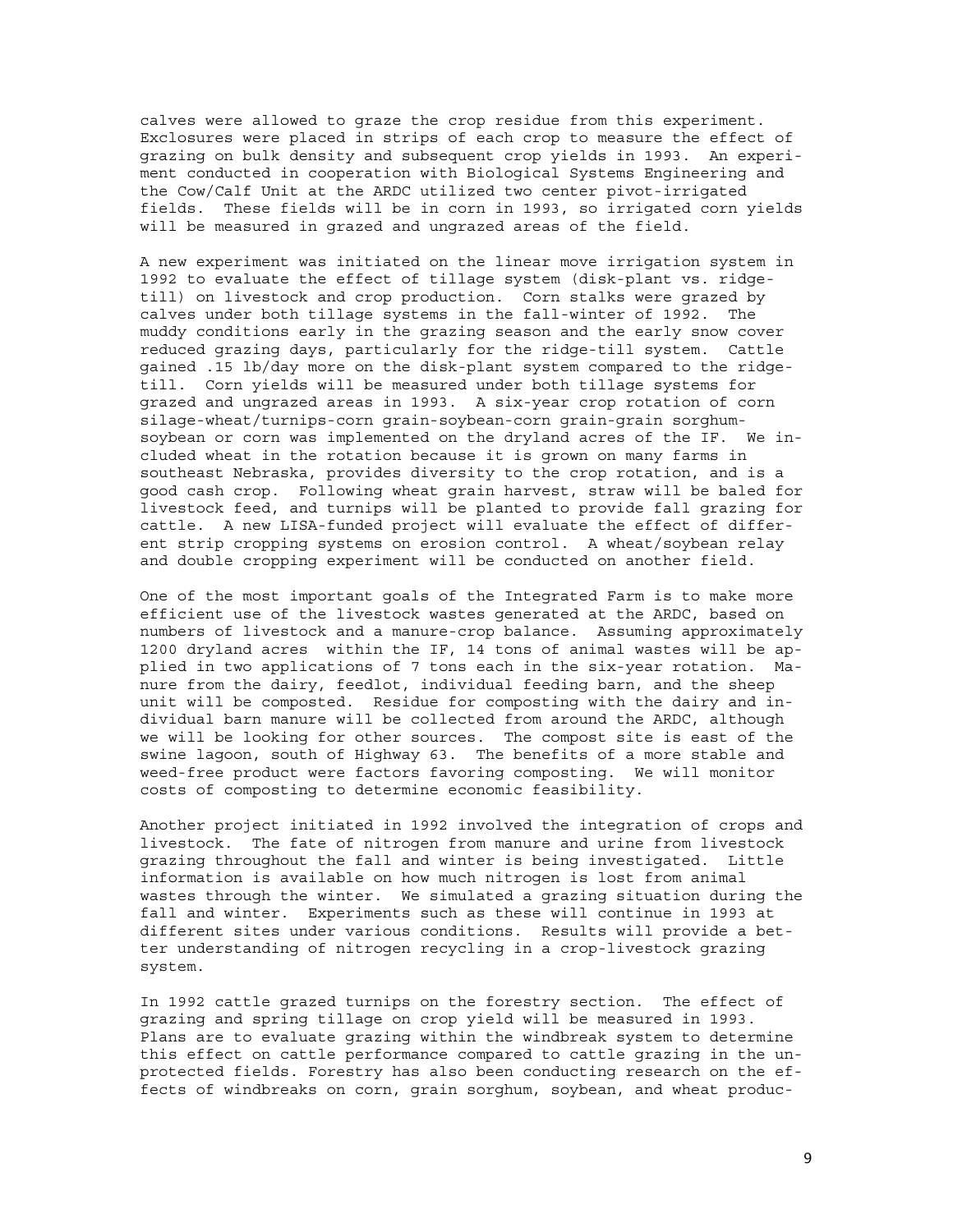tion. Researchers in forestry and horticulture are evaluating windbreaks and vegetable production (asparagus, cantaloupe, and cabbage).

Forestry, along with other agencies, is seeking funding to establish riparian buffer strips along the large drainage ditch that leads into Silver Creek and along the creek by the feedlot. Other possible projects for 1993 include: evaluation of different grass and grass mixture strips south of Silver Creek to determine which is most adapted to this site, and development of a swine waste utilization project. The swine waste project would involve use of waste water from the lagoon for irrigation and use of solid wastes from the lagoon for composting. This would require outside funding and cooperation with engineering, animal science, and agronomy. We are getting a good start on reaching our goals of the Integrated Farm, but we need to continue working together to meet these goals.

Submitted by Gary Lesoing

# **STUDY OF FARM FAMILY HEALTH**

The following is excerpted from a release issued March 12, 1993 by the Pesticide Action Network North America Updates Service (PANUPS), which is a pesticide-related news service from the Pesticide Action Network (PAN) North American Regional Center located in California. For more information about the study or PAN, contact Pam Murray in the CSAS office.

Three national agencies are launching a project to monitor the health of farmers, farm workers, and their families, in what will be the largest agriculture-related health study ever undertaken in the U.S. The Environmental Protection Agency (EPA), National Cancer Institute (NCI), and the National Institute of Environmental Health Sciences (NIEHS) will collaborate on this project, which will last ten years, or longer if funding is available.

NCI comments that farmers are chronically exposed to "potentially harmful compounds such as pesticides. . .chemical solvents, engine exhausts, animal viruses, sunlight, and other substances common to agriculture." The new project should provide important data on the health effects of these exposures over time.

The project is a prospective epidemiological study (one in which an identified group, or cohort, is studied over a specified period of time) that will follow two cohorts of farm families: one in Iowa, and one in North Carolina. The project will include up to 100,000 people, including male and female farmers, farmers' spouses, agricultural pesticide applicators, and their children.

Prior studies have shown that U.S. farmers have higher-than-normal rates of several types of cancer. Past studies of farm health by NCI and other health monitoring agencies have generally been case-control studies, in which a selected group of "cases" of those manifesting a particular condition are compared with "controls," a selected group of those who do not have the condition under study. In launching a prospective study that will examine the cumulative health status of the farm cohorts over many years, investigators will be able to study many types of cancer and non-cancer health events in a consistent popula